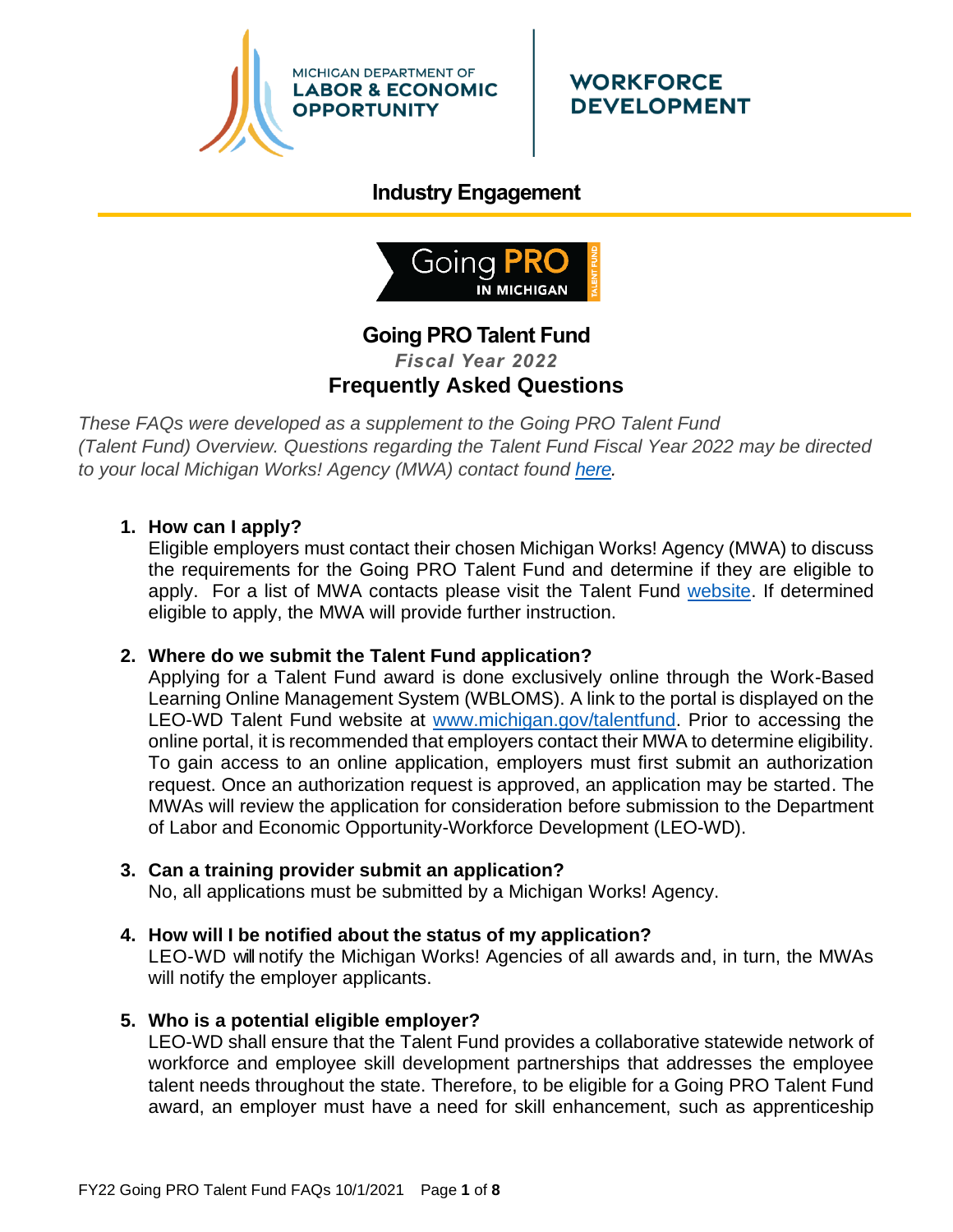programs and advance-tech training programs for current employee(s) or new employee(s). Additionally, employers must: have a physical presence in Michigan; be in compliance with all state tax obligations including, but not limited to, corporate, sales, use, withholding, personal income and unemployment insurance taxes; and be willing to participate under the program's eligibility parameters and guidelines.

An eligible employer may be from the private sector only (for profit and non-profit). Governmental public institutions or entities are not eligible to apply. Unions are not eligible to apply as employers, however, they may be eligible training providers. In addition, employers from the marijuana industry are not excluded from receiving an award. Per PI 20-22, federal funds may not be used to work with companies in the marijuana industry. Talent Fund awards are made with state funds that are not subject to federal prohibitions on marijuana. Proper safeguards must be in place when MWAs or employers are braiding federal funds with the Talent Fund to support the overall operation of the Talent Fund program or marijuana related activities. MWAs and employers need to ensure there are appropriate firewalls in place to prevent federal funds from being charged for the relative benefit of any effort, such as staff time for the submission and management of awards, training, and supportive services associated with marijuana related activities.

## **6. Who is an eligible training provider?**

Michigan community colleges; private and public college and universities; private training providers; labor unions; registered United States Department of Labor (USDOL) joint apprenticeship training centers (JATC); vendors providing training in operation of equipment or systems for which they were the provider; employers (only if their resources or equipment are exclusive where training is not available elsewhere and supporting rationale is documented in the application); other training providers identified by and agreed upon by all partners that can do accelerated "just-in-time" training; and any proprietary institution providing training must comply with Public Act (PA) 148 of 1943, Private Trade Schools, Business Schools and Institutes. Proprietary schools must be licensed in Michigan. See [question #7](#page-1-0) for additional details.

#### **7. Must training be provided by a licensed training provider?**

<span id="page-1-0"></span>Any proprietary institution providing training must comply with Public Act (PA) 148 of 1943, Private Trade Schools, Business Schools, and Institutes, which includes:

MCL 395.101 Sec. 1. (1) A person shall not operate a proprietary school in this state without a temporary permit or license from the department under this act. The department shall prescribe the form of license and temporary permit.

MCL 395.101a (b) "Person" means an individual, partnership, corporation, limited liability company, association, organization, or other legal entity. (c) "Proprietary school" means a school that uses a certain plan or method to teach a trade, occupation, or vocation for a consideration, reward, or promise of any kind. Proprietary school includes, but is not limited to, a private business, trade, or home study school. Proprietary school does not include any of the following: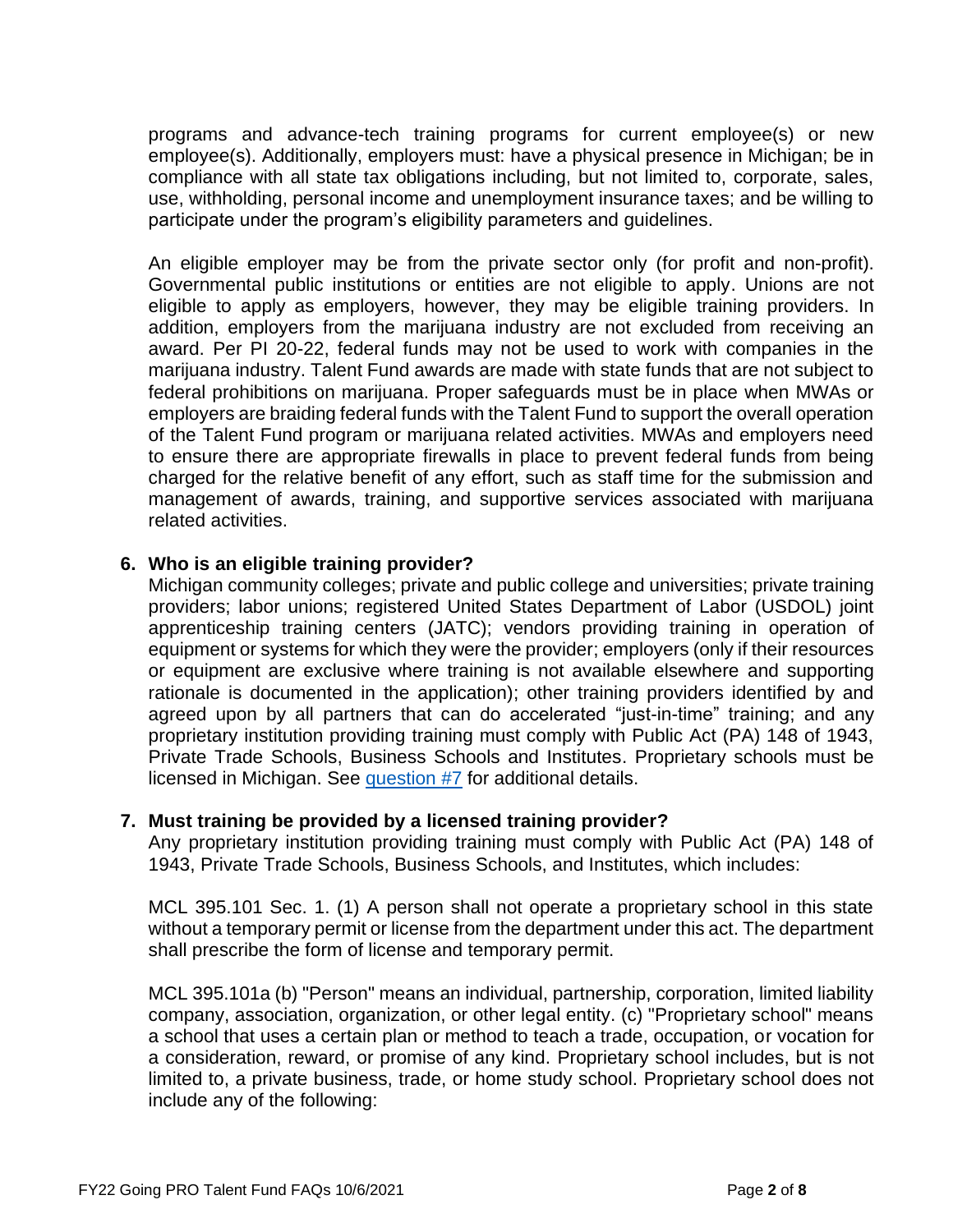- A school or college possessing authority to grant degrees.
- A school licensed by law through another board or department of this state.
- A school maintained or a program conducted, without profit, by a person for that person's employees.

If it is determined locally that an institution identified to provide training under the Talent Fund requires licensing, the forms necessary to begin the licensing process can be obtained at the following website: [michigan.gov/lara.](http://www.michigan.gov/lara/0,4601,7-154-35299_61343_35414_60647_2739---,00.html)

# **8. Who is an eligible trainee?**

Trainees may be any Michigan resident 18 years of age or older. Trainees who live outof-state and work for a Michigan company that pays all applicable taxes to the State of Michigan are also eligible. Trainees, both current and new employee(s), must be permanent, full-time employees of the employer. Seasonal and/or part-time employees, current or future, are ineligible.

**9. Is there a preference for hiring United States Veterans, Active Military Reservists, Older Workers, Returning Citizens, High School Diploma/Equivalency trainee, and new this year Public Assistance Recipient, and Individual With Disability (IWD)?**

Yes. An extra incentive may be reimbursed to an employer for each employee who qualifies under one of the categories, and who has been trained and retained by the employer. The additional incentive must be used to offset additional training costs. The maximum amount per trainee that an employer may receive as incentive funding is \$500 for each Veteran, Active Military Reservist, Older Worker, Returning Citizens, IWD, or Public Assistance Recipient new trainee; and \$1,000 for each High School Diploma/Equivalency new and incumbent trainee. An employer may only be reimbursed once for each trainee regardless of how many categories they qualify for.

# **10.What types of training are eligible?**

All training must fill a demonstrated talent need experienced by the employer, be shortterm, and lead to a credential for a skill that is transferable and recognized by industry.

The amount requested cannot exceed \$1,500 per person or \$3,000 per first year U.S. Department of Labor (USDOL) Registered Apprenticeship. It must also meet at least one of the following criteria:

- Classroom or customized training
- New employee on-the-job training
- Training for new or first year USDOL Registered Apprentices

# **11.What is the role of an employer participating in the Talent Fund?**

Please refer to the [Going PRO Talent Fund](https://www.michigan.gov/documents/leo/WD_Program_Overviews_2020_v2_Going_PRO_Talent_Fund_688153_7.pdf) Program Overview for expectations of employers.

# **12.Is there a maximum amount that may be requested on an application?**

No, however, companies need to drill down to the critical skill needs. It has been demonstrated that large grant awards are difficult for companies to successfully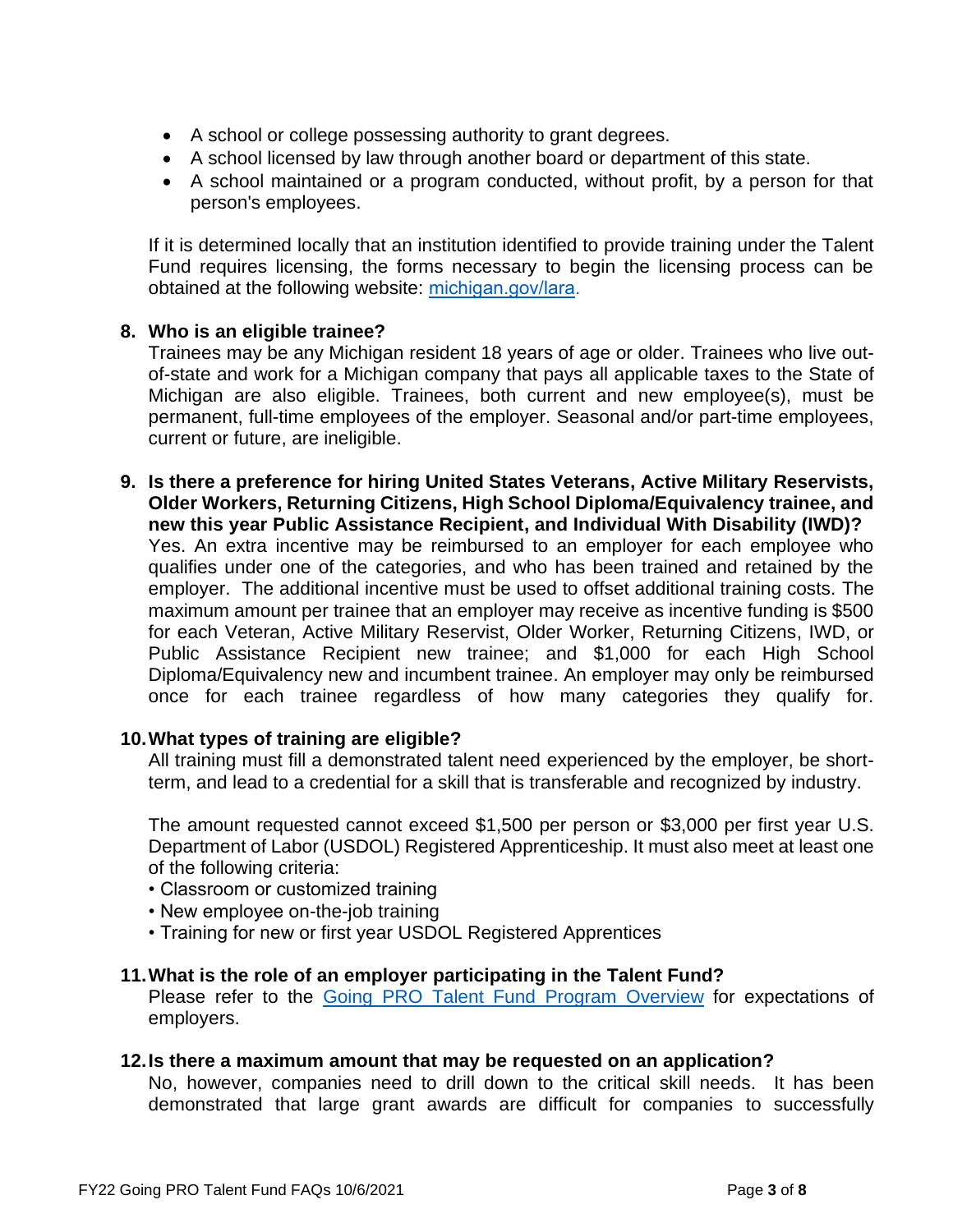complete. As a point of reference, the average award for Fiscal Years' 2014-2021 was approximately \$31,000.

## **13.Can training only take place in Michigan?**

The preference is for training to be completed in Michigan. If there is a documented need and rationale for training to occur out-of-state, and the local MWA is supportive of the proposal, it may be submitted for consideration.

## **14.What is an appropriate length of training?**

Funding will be utilized to provide short-term training to meet current, documented needs of employers. No single training should exceed six months. All training, including new employee On the Job (OJT) training, as well as the 90-day post-training retention period, should conclude within one year from the date of the award (i.e., December 31, 2022).

#### **15.Since Registered Apprenticeships are not short-term training, how is it envisioned that the Talent Fund be utilized?**

The Talent Fund can help with first year USDOL Registered Apprenticeship start-up to offset some of the employer's costs.

#### **16.Will classroom training be paid prior to the start of training?**

No, payment will be made after training has been completed. The Talent Fund is a reimbursement-based program, and will not reimburse for training that has occurred prior to the application being awarded

#### **17.Can the names of the trainees change between application and start of training?**

Yes. At the time of award closeout, the employer must ensure that the final list of employees who completed training is accurate and must provide the required back-up documentation.

#### **18.Must an employer provide a prevailing wage for participants?**

Following the completion of training, employers must pay wages that are equal to, or greater than, the current regional labor market occupational wage for the applicable job title.

#### **19.How does an employer document "need/demand"?**

By working with the MWA to determine whether the skill sets needed are available in the current labor pool.

## **20.What are eligible training expenditures?**

Eligible training expenditures include the actual costs for the classroom, new employee on-the-job training and first year USDOL Registered Apprenticeship training, as well as any other reasonable cost required for the successful completion of training. For example, a training provider may quote a fixed amount for training that includes the cost of their travel.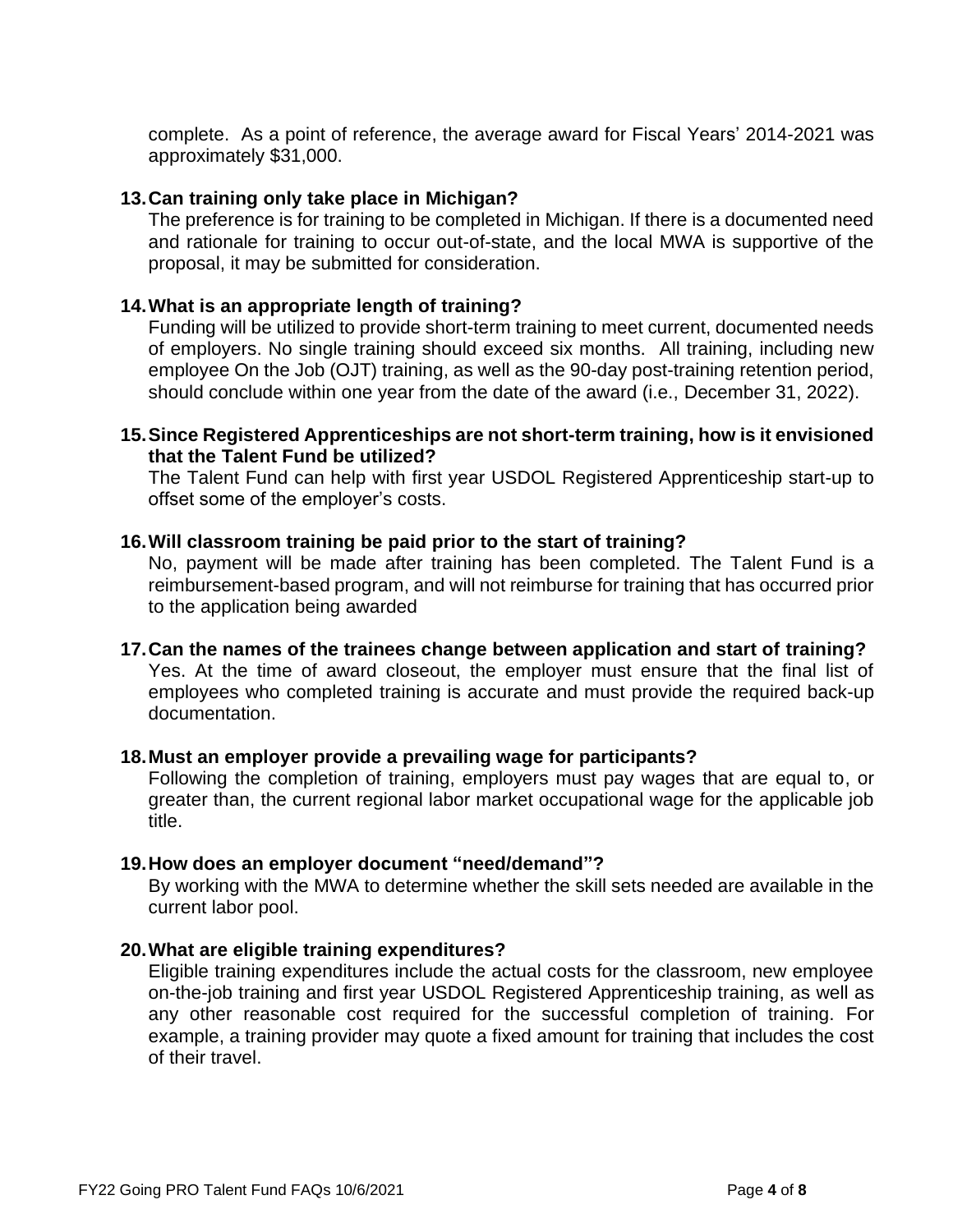# **21.What are the ineligible training expenditures?**

Ineligible training expenditures include the purchase of tools or other equipment including laptops/computers, licensing fees, testing fees, curriculum development, travel costs to send trainee(s) to training, online training subscriptions. Although these expenditures are not eligible for reimbursement, employers may include them as part of their contribution/leveraged funds.

## **22.Can the Talent Fund be used to purchase equipment?**

No, the Talent Fund cannot be used to purchase equipment. However, equipment purchased by a company and used during the training of participants should be counted as an employer contribution.

# **23.Can the Talent Fund be used for curriculum development?**

No. See question #22.

## **24.What is the eligible cost per trainee in a Talent Fund project?**

The cap per trainee is \$1,500 for all training except for first year USDOL Registered Apprenticeships, which is \$3,000 per trainee. WBLOMS will automatically calculate the per person cap when a trainee is assigned to a course. First year USDOL Registered Apprentices must be assigned to a training course with a training type *Registered Apprenticeship – Classroom* or *Registered Apprenticeship – OJT*.

## **25.Can companies submit an application that has training for new employees as well as current employee(s)?**

Yes, it is acceptable that an application has all types of training included (i.e. classroom, new employee OJT training and first year USDOL Registered Apprenticeship training).

# **26.Is there a minimum number of hours in which the training must occur?**

No, there is not a minimum number of hours or weeks in which training must occur.

#### **27.What is the definition of new employee OJT training?**

On-the-Job Training activities are training services provided to eligible trainees via an agreement between the MWA's and the employer. Training allows the individual(s) to become proficient in the full-time job for which they were hired. Training is conducted at the worksite. Employers must commit to retaining the trainee at the end of a successful training.

# **28.Can we use the Talent Fund for wage replacement of a current employee?**

No. However, the wages may be used as an employer contribution or leveraged funds.

# **29.Can the Talent Fund be used for travel costs to send someone to training?**

No, the Talent Fund may be used for training costs only. The employer must cover these costs but may show them as part of the employer contribution.

#### **30.Can the Talent Fund be used to pay for online training?**

Online training is eligible if it is live and instructor-led; versus recorded learning at the trainee's own pace. It must meet all eligible/ineligible training topic requirements, and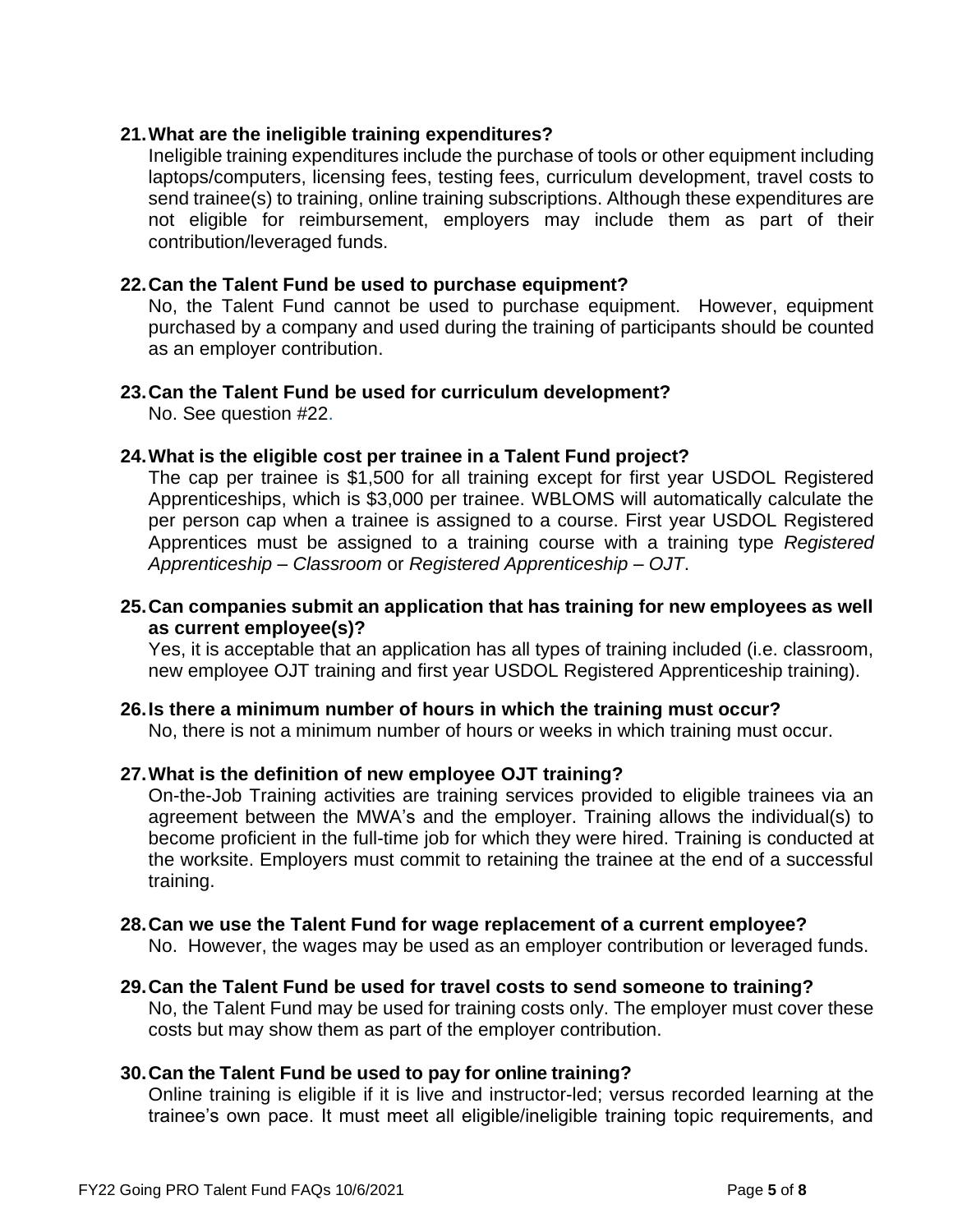result in a credential specific to a customized, short term technical skill.

**31.An employer has professional trainers on staff and most of the training material is exclusive (proprietary). Is it eligible for the employer to provide the training and be reimbursed directly for the training?**

Such training will be reviewed and approved on a case-by-case basis. The training should be fully explained in the application rationale.

# **32.What is exclusive training?**

Exclusive training is training that is owned and controlled by the business and is subject to laws such as copyrights, patents, or trademarks. The control of the training curriculum usually is retained by the business. It may be training on resources or equipment that is exclusive to a single business process. A company that wants to use its own training curriculum in a Talent Fund project must demonstrate a lack of capacity, or inability, to meet its own demand. An application must also explain why the company's infrastructure cannot support its training needs without the assistance of a Talent Fund award.

#### **33.Can more than one employer be involved in a Talent Fund award?**

Collaborative efforts are encouraged to reduce training costs. On a case-by-case basis, employers may complete one application that includes multiple plants/sites/facilities/locations, however, LEO-WD reserves the right to limit an employer to a maximum award amount for all locations combined.

For an Industry-led Collaborative (ILC), it is preferred to see three or more employers, however two employers are the minimum. ILC training must be shared by a minimum of two employers.

Businesses may participate in no more than one (1) independent and one (1) ILC award, based on employer location.

#### **34.Can employers of an ILC cross counties/regions?**

Yes. There will need to be a lead MWA identified as the sponsor of the application.

#### **35.Can an employer apply through a MWA other than the one in their area?**

Yes. This may occur when an employer is on a border of a county or has multiple locations in multiple workforce areas. An employer may choose to work with an MWA of their choice. The sponsoring MWA must notify the local MWA of the application and obtain a letter or email of support that will accompany the application.

#### **36.How will an employer be paid for the training?**

The employer will submit an invoice along with all required documentation to the MWA to request reimbursement. The MWA will reconcile the request with the approved application/training plan and make payment to the employer and/or training provider.

#### **37.Are employers responsible for reporting program outcomes?**

Employers are responsible for reporting at closeout of the award, including but not limited to verification of final data including the names of employees who completed training,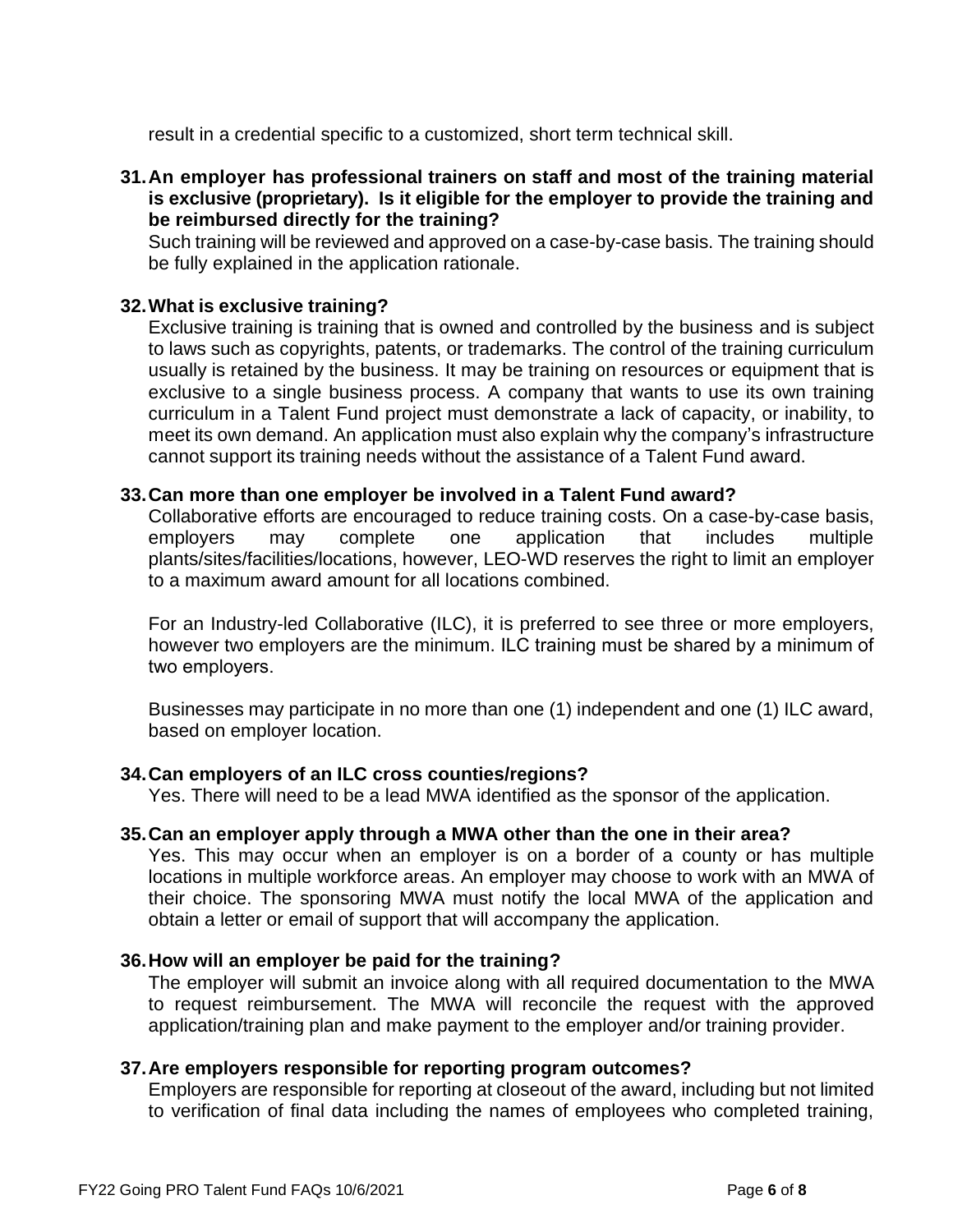number and type of employees trained, training providers, types of training, credentials earned, targeted population incentives, revised projected contribution/leveraged funds, pre-training hourly wages, hourly wages at training completion, hourly wages at six months post-training, employee retention at six months post-training, and impact story.

#### **38.How does an employer log in to WBLOMS?**

It is recommended that employers contact the MWA before attempting to log in. Employers may log in to WBLOMS before contacting the MWA, however, will have limited access within the online system until approved to submit an application. Employers may sign in to WBLOMS one of three ways. First, use an existing Pure Michigan Talent Connect (PMTC) employer account. Second, a new employer account (User ID and Password) may be created for WBLOMS by registering as a new user. A new account created through this method will only be used to log in to WBLOMS, not PMTC or any other State of Michigan website. Additionally, this new account will not be connected to any previous Talent Fund applications. Third, you may log in using an existing WBLOMS account that was created for a previous Talent Fund application period.

## **39.What file formats can be uploaded in WBLOMS?**

Each section of the application that allows files to be uploaded will specify which file formats (.pdf, .csv, .doc) are acceptable. Please note, supporting files uploaded in the written Rationale for Request and Employer Contribution sections should be fully explained in the available text boxes. Additionally, updates to the training plan must be made within the online system. With the exception of the New Hires and Current Employees templates, uploaded files will not alter the training plan.

#### **40.When are attachments needed in the rationale sections of the application?**

Supporting attachments should be included if a training would otherwise be considered ineligible without strong justification. Any attachments must be fully explained in the available text box. Refer to the Fiscal Year 2022 Eligible/Ineligible Training Guidance document to determine training eligibility.

# **41.An employer attempted to reset their password by clicking "Trouble logging in?" and they did not receive a token code to reset their password.**

When attempting to reset the password for an employer WBLOMS account, the security token will be active for thirty minutes. Be sure to click "Reset Password" once and wait for the security token to arrive via email. If thirty minutes has passed you may click "Reset Password" again. Check your spam folder if the email has not arrived containing the security token. The token is usually sent within minutes of clicking "Reset Password". The token will be contained in the body of the email.

#### **42.Can I copy and paste in WBLOMS?**

Yes, you may copy and paste in most text boxes using the keyboard commands CTRL + C to copy and CTRL  $+$  V to paste.